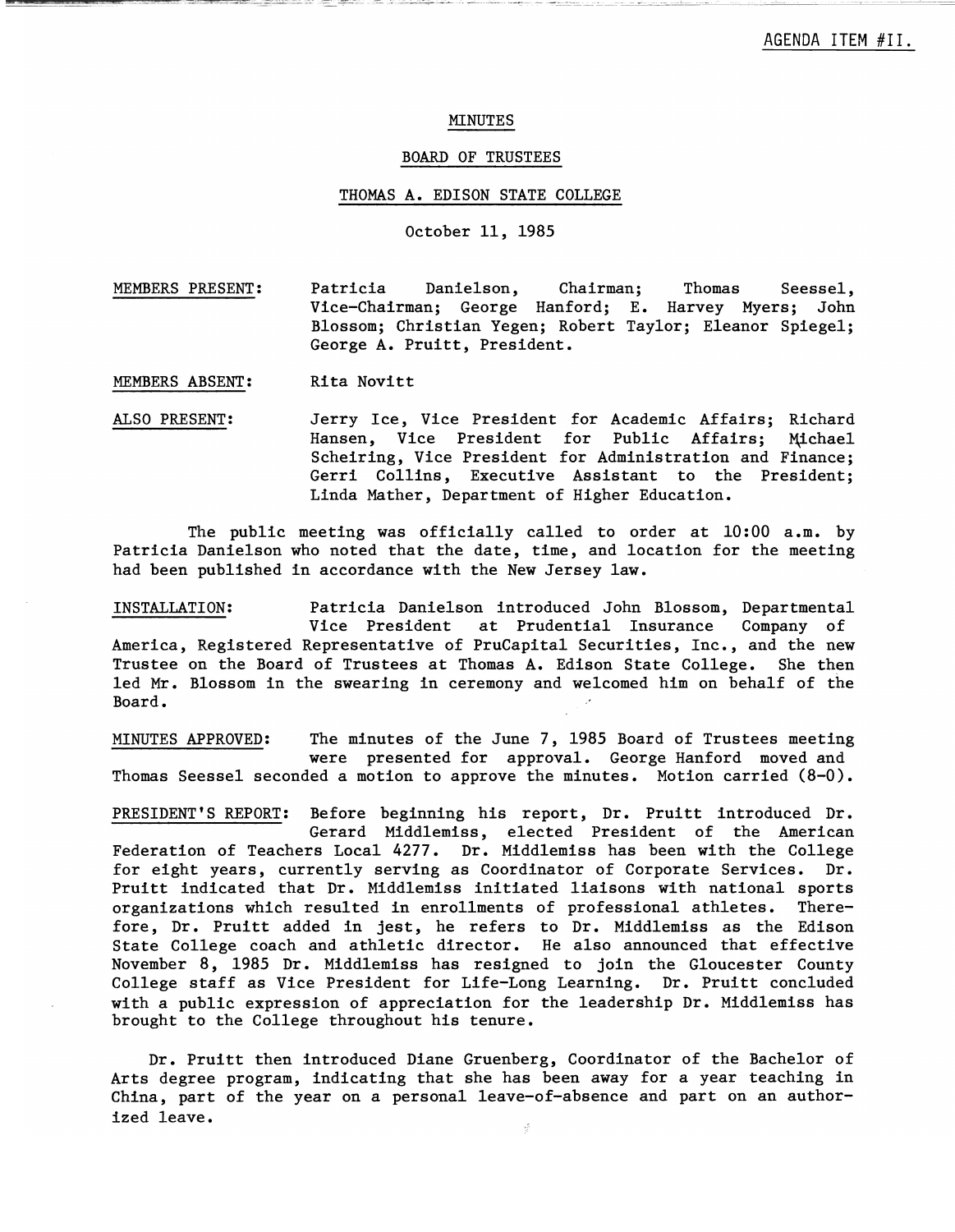Expressing her appreciation for the leave, Diane Gruenberg stated that she was in southwestern China in what the Chinese people call the frontier. She taught third year foreign language students and junior faculty. During that time she was also working on research for her doctoral dissertation.

She then presented the College with a gift of two framed Chinese paintings.

Adding to his report previously mailed, Dr. Pruitt indicated that \$245,000.00 had been restored to the budget during budget negotiations. He added that there was a strong possibility that these funds will remain in the base. This will be determined when the budget is finally put together. He stated that the College has never had discretionary funds. If these funds are kept in the base, the College will have it.

With reference to the budget, he concluded that Edison State College was the only college that had 100% of its budget recommended by the Department of Higher Education, the Board of Higher Education, and the Governor's Office.

Regarding the recent Student Trustee Bill, Dr. Pruitt stated that Edison State College was successful in securing an amendment to the legislation which would allow the College Board to select its own student representative. He reported that the Governor conditionally vetoed the Bill. He signed it but added the stipulation that it will become effective when the college autonomy legislation is passed.

Regarding autonomy, Dr. Pruitt stated that of the three original Bills, the third Bill has been enacted. This Bill provided for the establishment of a New Jersey state college Governing Boards Association independent of the state in every way. It will be housed across from the state Capitol, and selection of staff is under way. The Association has secured the firm of Public Affairs Consultants (PAC) of Springfield, New Jersey to provide professional lobbying efforts on behalf of the Governing Boards Association.

In this regard, one of the primary lobbying efforts will be to secure up front budget recommendations to cover increases, rather than to rely on special bills to get what is needed.

Dr. Pruitt then stated that Edison State College is recognized nationally for its methods in prior learning assessment. As a result, the Middle States Association of Colleges and Secondary Schools came to Edison State College and Empire State College to get a standards policy and procedures for priorlearning assessment. Dr. Paul Jacobs was Edison's representative, and our policy statement was accepted verbatim. Dr. Pruitt added that national standards are important to maintaining high quality in prior-learning assessment.

Dr. Pruitt announced that Frank Gubitose and Robert Hillier have agreed to serve on the Foundation Board of Directors. Frank Gubitose is President of Capitol State Bank. Robert Hillier is President of The Hillier Group, one of the largest architectural firms in New Jersey.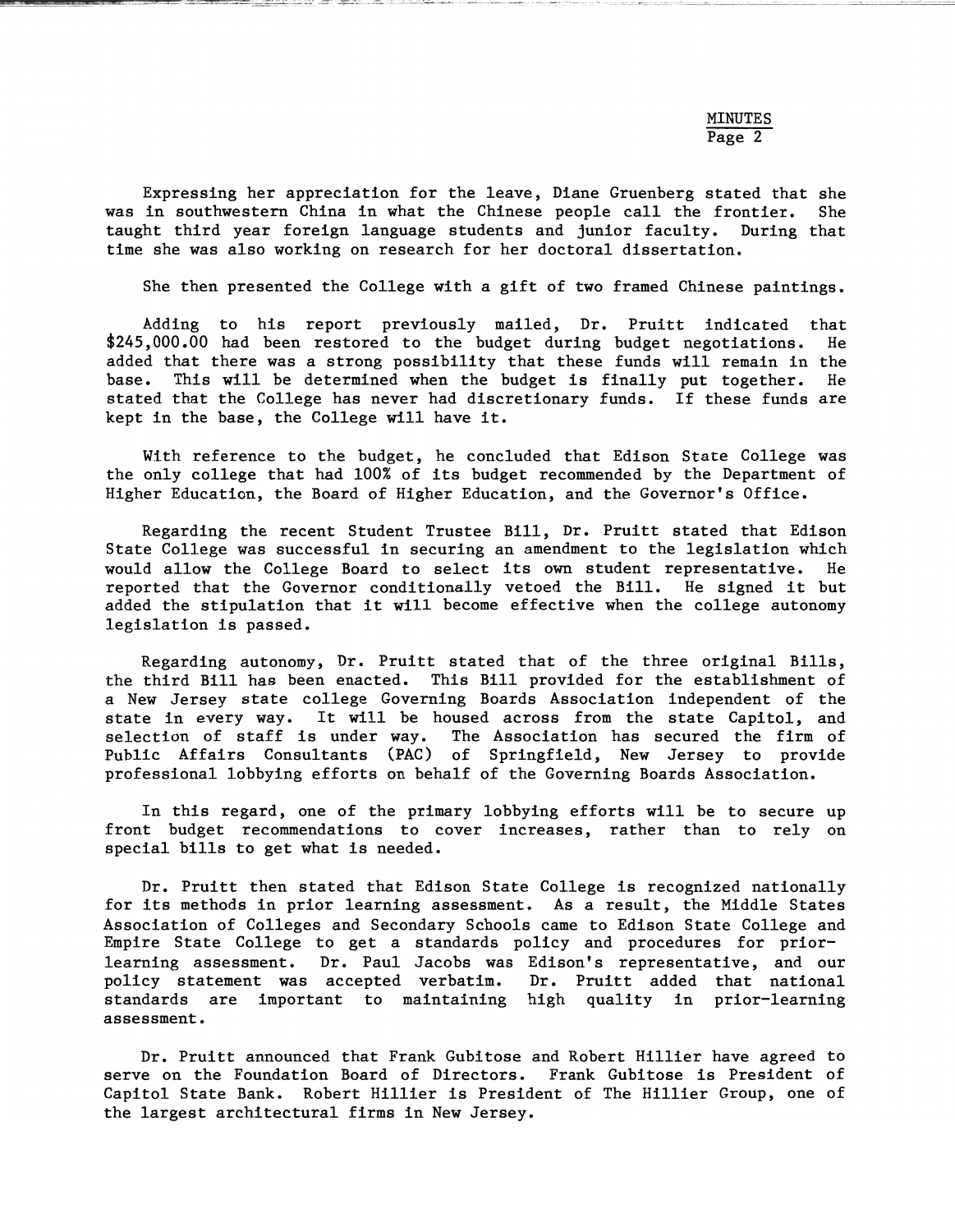Dr. Pruitt also announced that Richard Hansen's title has been changed to<br>e accurately reflect the work of his division. The new title is Vice more accurately reflect the work of his division. President for Public Affairs.

With regard to negotiations with the state American Federation of Teacher's Union, Dr. Pruitt noted that the current Agreement expires on June 30, 1986. Dr. Pruitt and Dr. Nathan Weiss have been selected to represent the state college Presidents at the bargaining table. Frank Mason, from the Governor's Office of Employee Relations, conducts the negotiations. Judith Turnbull represents the Department of Higher Education.

Dr. Pruitt then announced that five members of the Legislature plan to<br>nd the October 20th Commencement. They are: Assemblyman John Watson; attend the October 20th Commencement. Assemblyman Gerard Naples; Assemblywoman Angela Perun; Assemblyman Guy Muziani; and Senator Catherine Costa. Other distinguished guests include: Jean Bogle, Assistant Counsel to the Governor; Thomas Gassert, Esquire, Chairman of the Board of Higher Education; and Trenton Mayor Arthur Holland.

A framed certificate was then presented to Dr. Ruth McKeefery, Dean of Academic Programs, in recognition of her achievement and successful completion of Levels I, II, and III of the Certified Public Manager Program.

## CHALLENGE GRANT UPDATE:

Commenting on the Governor's Challenge Grant Program, Dr. Pruitt reported that specific challenges were given as follows:

- 1) for Rutgers to become the foremost research institution in the world,
- 2) for New Jersey Institute of Technology to become first in its field, and
- 3) for the state colleges to become first in the nation, each in its own way. Ten million dollars was set aside for this third challenge.

Jerry Ice directed the preparation of Edison's proposal. Many staff members assisted and worked late hours to meet the deadlines.

Approximately \$40 million in requests for funding was submitted by the state colleges. Two colleges were completely funded in the first round. Four other colleges including Edison State College were recommended for funding in the second round. The Governor has given support to the request for additional funding.

Dr. Pruitt added that although the College was disappointed that funding was not received in the first round, the College is pleased with the outcome which recommended \$1.5 million.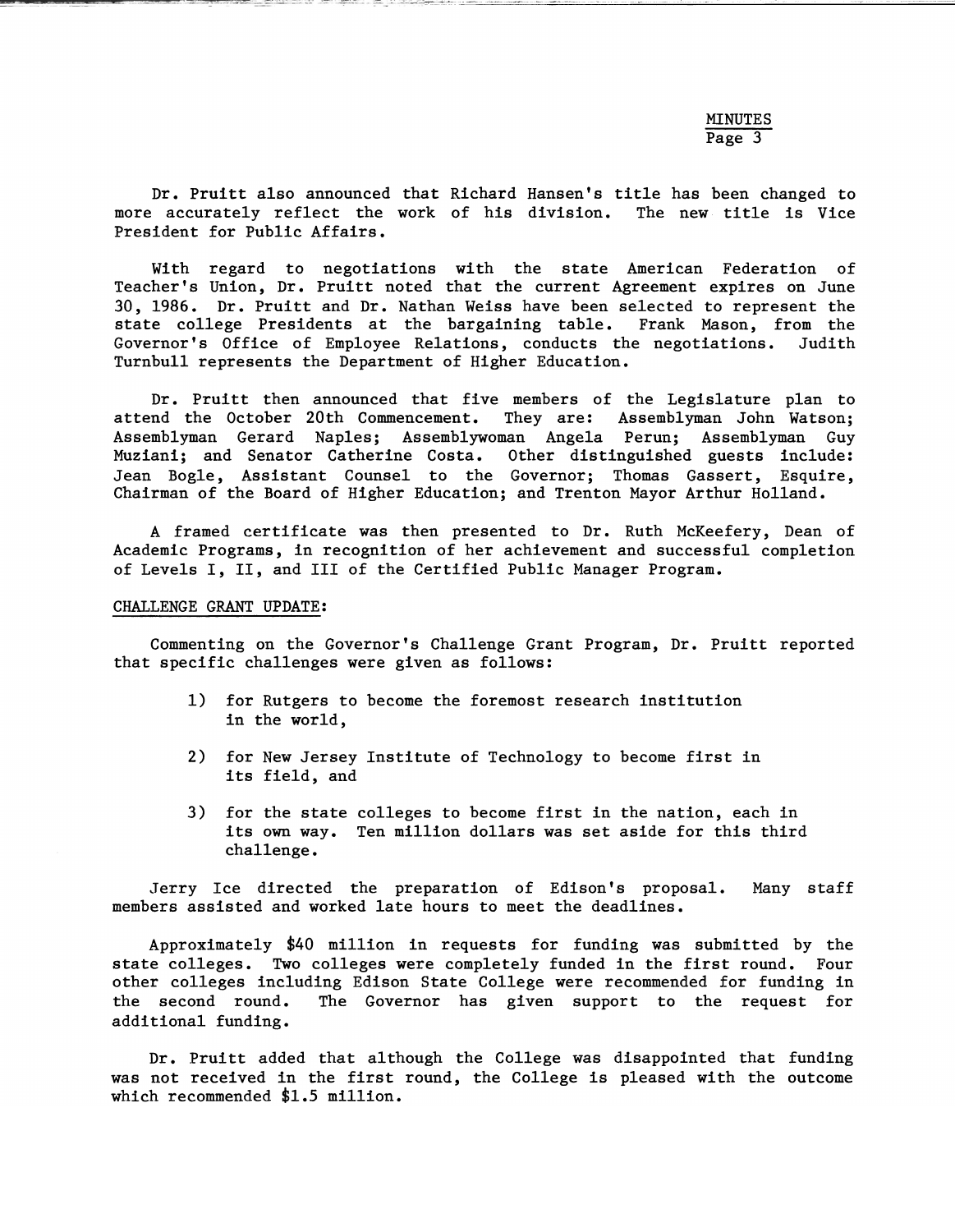MINUTES Page 4

The Board stated for the record that it was very pleased with the outcome of the Challenge Grant proposal. Christian Yegen moved and George Hanford seconded a resolution to applaud the staff in its efforts and to urge funding for the second round recommendations. Motion carried (8-0).

#### ACADEMIC COUNCIL APPOINTMENT:

Patricia Danielson read the following resolution:

The Board of Trustees of Thomas A. Edison State College does hereby appoint Dr. Leon Buteau, Professor of Materials Science, New Jersey Institute of Technology, to the College's Academic Council for a three year term.

The action herein is pursuant to a recommendation by the President of the College, having been reviewed and endorsed by the Academic Council.

Eleanor Spiegel moved and Thomas Seesse1 seconded a motion to approve the resolution. Motion carried (8-0).

### APPROVAL OF GRADUATES:

#### Associate and Baccalaureate Candidates

Jerry Ice presented the candidates for degree in two classes as follows:

In the August 1, 1985 class, there were 9 candidates for the Associate in Arts, 8 candidates for the Associate in Science in Management, 1 candidate for the Associate in Applied Science, 28 candidates for the Bachelor of Arts, 21 candidates for the Bachelor of Science, and 18 candidates for the Bachelor of Science in Business Administration for a total of 85 candidates.

For the October 1, 1985 class, there were 15 candidates for the Associate in Arts, 5 candidates for the Associate in Science in Management, 31 candidates for the Bachelor of Arts, 17 candidates for the Bachelor of Science, and 18 candidates for the Bachelor of Science in Business Administration for a total of 86 candidates.

Adding to this report, he indicated that the College has now graduated 5,372 students. Of the 434 graduated this year, 329 were baccalaureate and 105 associate; 233 were male and 201 female; 305 were in-state and 129 were out-of-state. The oldest is 87; the youngest is 20.

In the two classes presented for approval, 47 took five years or more to complete. A large number completed some of their work through prior-learning assessment. One person completed all but one course through testing.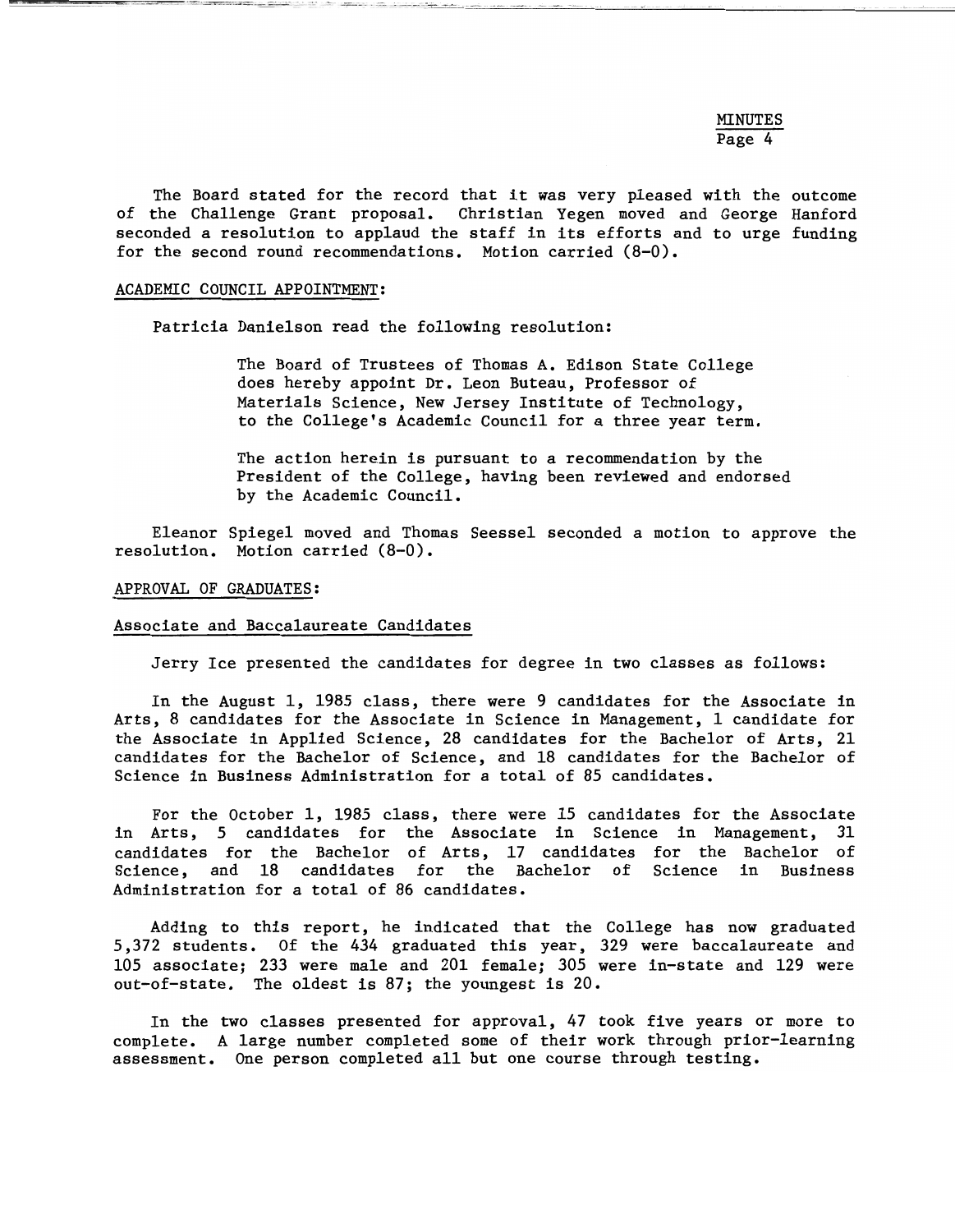--------- -"----~=-'--=---'------"--~~~----'-----~-----'-"'-----

One association candidate is a retired woman who worked as an archivist for the Thomas Edison Library in East Orange.

He concluded his remarks by indicating that 110 graduates would be attending the Commencement ceremonies.

Patricia Danielson read the following resolution:

The Board of Trustees of Thomas A. Edison State College does hereby approve all candidates for degrees as presented in the lists provided, said candidates having met all the requirements for the Associate or Baccalaureate degrees by August and October 1, 1985.

The action herein recommended is pursuant to a recommendation by the President of the College and the requirements set by the Academic Council.

Eleanor Spiegel moved and Robert Taylor seconded a motion to approve all candidates for degree as presented. Motion carried (8-0).

#### HONORARY DEGREE:

Patricia Danielson read the following resolution:

- WHEREAS: Dr. James L. Fisher has been invited to give the address at the 13th Annual Commencement, and
- WHEREAS: Dr. Fisher has distinguished himself as a faculty member, college president, author, and educational statesman; now, therefore, be it
- RESOLVED: That the Board of Trustees of Thomas A. Edison State College does hereby award Dr. Fisher the degree Doctor of Humane Letters Honoris Causa; be it further
- RESOLVED: That said degree be conferred upon him during the proceedings of the commencement ceremonies to be held on October 20, 1985.

Eleanor Spiegel moved and Harvey Myers seconded a motion to approve. Motion carried (8-0).

### FY '85 REVENUE REPORT:

Commenting on the budget report previously distributed, Dr. Pruitt stated that the budget outcomes, while great, were really the result of the academic programs of the College meeting and satisfying the students who are seeking degrees. He added that the College now enrolls 5,034 students.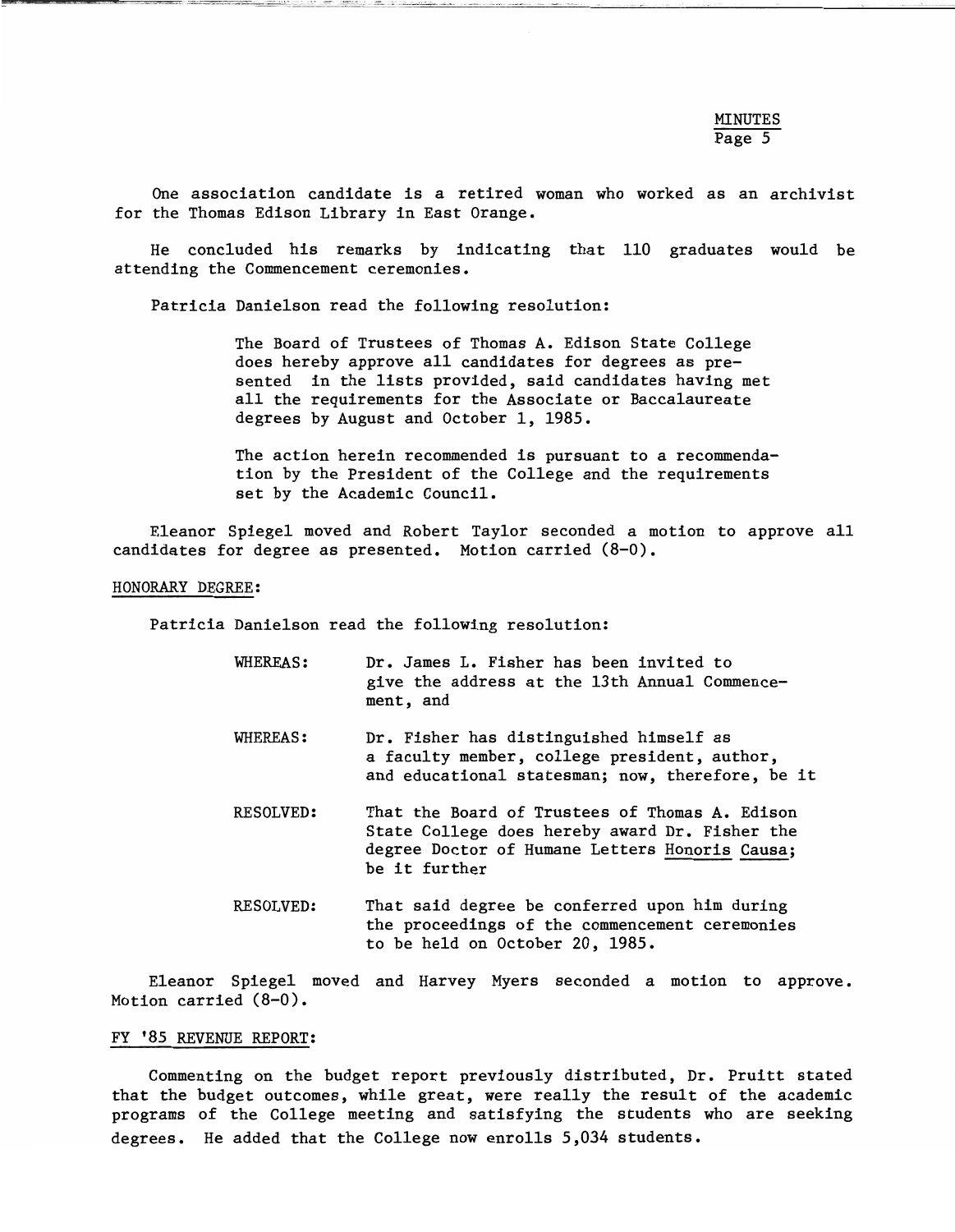# MINUTES Page 6

Closing his remarks regarding budget, he noted that the College not only met budget for the last fiscal year, but has met budget for the first quarter of FY '86.

## PERSONNEL ACTIONS:

Dr. Pruitt then presented the personnel actions for approval. He called attention to four specific items, noting:

- 1) A secretary, Annie Bowser, was selected as one of the two new Admissions Representatives. She had been an earlier recipient of the Certified Manager Program Certificate for Levels I, II, and III.
- 2) The second Admissions Representative position resulted from a downgrade of the vacant position formerly held by Leon Genciana.
- 3) Philip Sanders replaced Natalie Hueb1er. Information regarding her resignation was transmitted in the Summer President's Report.
- 4) Michael Klebanoff left the College to open his own restaurant in Vermont.

## The following names were presented:

## New Appointments

| Annie Bowser             | Admissions Representative |
|--------------------------|---------------------------|
| Patricia Capuzzi         | Evaluator II              |
| Edward George            | Administrative Assistant  |
| Melinda Lewis            | Admissions Representative |
| Gwendolyn Matlock        | Clerk Transcriber         |
| Timothy Mott             | Academic Advisor I        |
| Philip Sanders           | Administrative Assistant  |
| Bonnie Stills            | Senior Clerk Typist       |
| Mary Wyszynski           | Clerk Transcriber         |
|                          |                           |
| Resignations             |                           |
|                          |                           |
| Dennis Bakewicz          | Senior Portfolio Advisor  |
| Mary Burns               | Senior Clerk Typist       |
| Leon Genciana (deceased) | Academic Advisor I        |
| Geraldine Hendrickson    | Clerk Typist              |
| Natalie Huebler          | Administrative Assistant  |
| Michael Klebanoff        | Evaluator II              |
| Linda LaMont             | Clerk Typist              |
| Glenda Young             | Administrative Assistant  |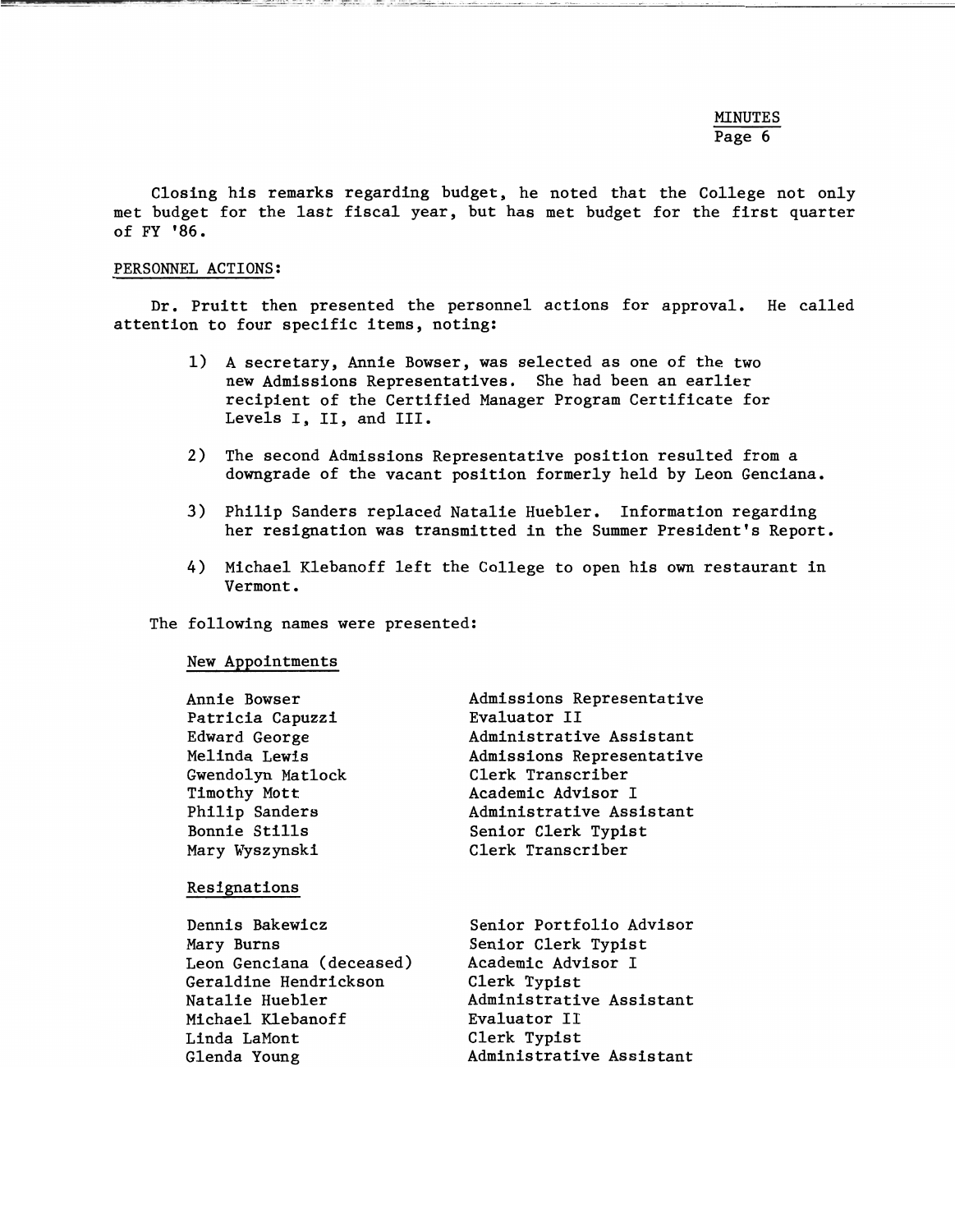Patricia Danielson read the following resolution:

The Board of Trustees of Thomas A. Edison State College does hereby approve all personnel actions as indicated on the lists provided.

The action herein recommended is pursuant to a recommendation by the President of the College.

Harvey Myers moved and Robert Taylor seconded a motion to approve all personnel actions as presented. Motion carried (8-0).

## COMMITTEE APPOINTMENTS:

Patricia Danielson made the following Board Committee appointments:

| Academic Affairs:              | George Hanford, Chair<br>Eleanor Spiegel<br>E. Harvey Myers  |
|--------------------------------|--------------------------------------------------------------|
| Public Affairs:                | Christian Yegen, Chair<br>John Blossom<br>Patricia Danielson |
| Administration<br>and Finance: | Robert Taylor, Chair<br>Rita Novitt<br>Thomas Seessel        |

Patricia Danielson then stated, personally, that she is in the process of moving and of securing another position, and that she appreciated Dr. Pruitt offering her an office at the College where she can work and receive messages. She complimented the staff for the considerations and assistance she has been given.

#### EXECUTIVE SESSION:

Patricia Danielson then read the following resolution:

Be it hereby resolved pursuant to N.J.S.A. 10:4-13 and 10:4-12 that the Board of Trustees of Thomas A. Edison State College hold a closed session at 12:00 noon or immediately following the public meeting of October 11, 1985 for the purpose of discussing a matter of litigation.

It is expected that the discussion undertaken in closed session can be made public at such time as the issues are resolved.